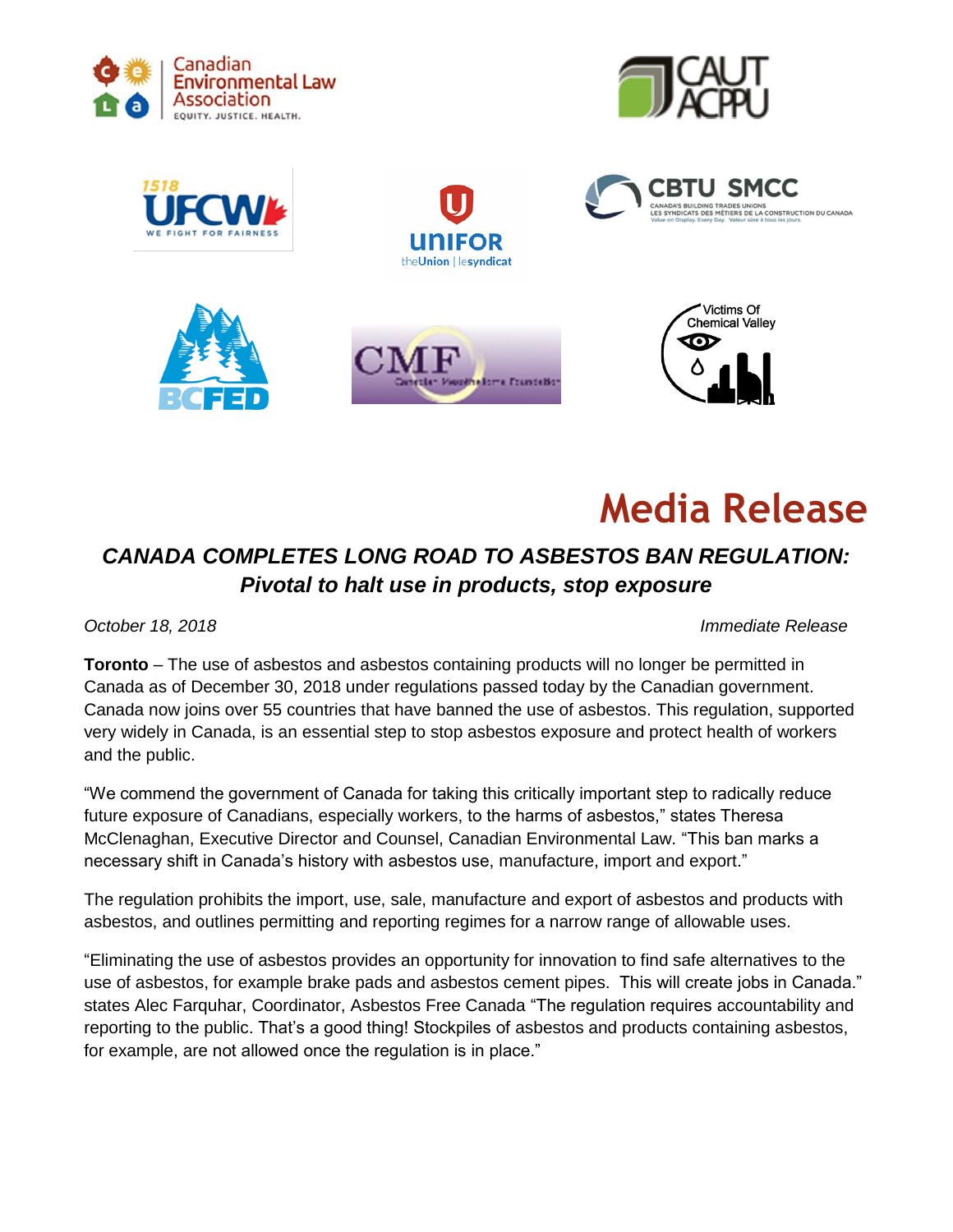There were approximately 530 new cases of mesothelioma in 2011 and 1900 lung cancer due to asbestos. "The number of new cancer due to asbestos continues to rise and we have to do everything possible to stop this." said Paul Demers, Director, Occupational Cancer Research Centre.

"The Victims of Chemical Valley for Asbestos & Occupational Diseases congratulate the Canadian Government for their first step in the banning of Asbestos. First steps are always important and look forward to seeing actions around the legacy issues and the creation of building a registry and medical registry. Moving towards keeping all Canadians safe from future exposure to asbestos." States Sandra Kinart, Chair, Victims of Chemical Valley for Asbestos & Occupational Diseases.

The regulations will result in substantial changes in asbestos use in key industry sectors such as construction and automotive, however, narrow exclusions remain for asbestos use including for a chloralkali plant until 2029, military equipment and nuclear facilities and reuse of mining residues and road materials.

"The Canadian Mesothelioma Foundation commends the government for taking this important action in banning asbestos in Canada. This is a wonderful first step. Those of us who have been personally touched by mesothelioma, a deadly cancer caused by exposure to asbestos, are extremely appreciative of this important development. We recognize the need to also deal with the legacy asbestos in our country, and look forward to working with the government and other stakeholders to move this forward." said Eudice Goldberg, MD, FRCPC, Chair, Board of Directors, Canadian Mesothelioma Foundation.

"The legacy of asbestos contaminated workplaces is one we will need to address with strong enforcement measures and coordination with all Federal-Provincial-Territorial Occupational Safety and Health authorities. Best practice health and safety management systems and ongoing joint prevention efforts by workers and employers are essential if we are to protect Canadian workers from further exposures." said Larry Stoffman, Legislative and regulatory Affairs (OSH), United Food and Commercial Workers Local 1518. "Eliminating high exposure limits (Quebec is 10 times higher than elsewhere) and phasing out continued use of asbestos mining residues will be essential steps we need to take."

"Our members have been determined to see a ban on asbestos use in Canada for a long time – that day is finally coming" said Unifor National President Jerry Dias. "We will celebrate this announcement today, but we must never forget the people that have suffered in the past or continue to suffer today from the asbestos related disease. Our governments could have done so much more, so much earlier on." Dias stated.

"Canada's Building Trades Unions (CBTU) are very proud of the role that they have played in convincing the Trudeau government to agree to ban asbestos. For the sake of our members, their families, loved-ones, and all workers in general, we've tried to move the yardstick on this file for years. We are sincerely appreciative that the Liberals took the bold and necessary steps to make this happen!" said Arlene Dunn, Deputy Director, Canada's Building Trades Unions. "That's a significantly historic achievement and they are to be commended for it! We still have lots of work to do around dealing with the legacy of asbestos, which includes things like registries and regulation of all asbestos exposure locations, funding and proper training for effective remediation and, compensation for the many victims. This time around, we feel confident that we have the right partner to get it done!"